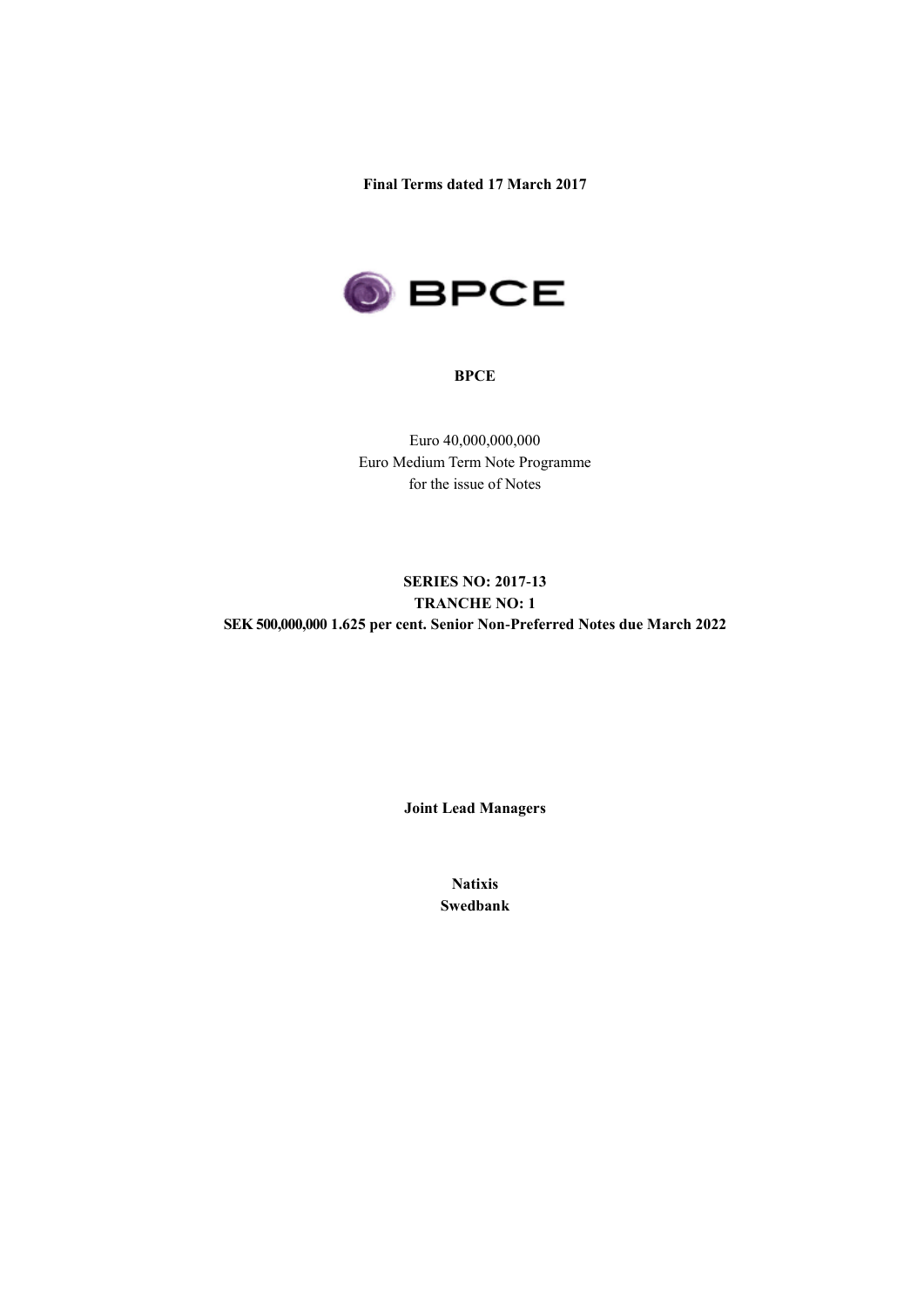#### **PART A – CONTRACTUAL TERMS**

Terms used herein shall be deemed to be defined as such for the purposes of the Conditions (the "**Conditions**") set forth in the base prospectus dated 21 December 2016 which received visa n°16-595 from the *Autorité des marchés financiers* (the "**AMF**") on 21 December 2016 (the "**Base Prospectus**") and the supplements to the Base Prospectus dated 16 February 2017 and 2 March 2017 which respectively received visa n°17-060 and visa n°17-082 from the AMF (the "**Supplements**"), which together constitute a base prospectus for the purposes of the Prospectus Directive (Directive 2003/71/EC), as amended (the "**Prospectus Directive**").

This document constitutes the Final Terms of the Notes described herein for the purposes of Article 5.4 of the Prospectus Directive and must be read in conjunction with such Base Prospectus as so supplemented. Full information on the Issuer and the offer of the Notes is only available on the basis of the combination of these Final Terms and the Base Prospectus as so supplemented. The Base Prospectus and the Supplements are available for viewing at the office of the Fiscal Agent or each of the Paying Agents and on the website of the AMF (www.amf-france.org) and copies may be obtained from BPCE, 50 avenue Pierre Mendès-France, 75013 Paris, France.

| 1  | Issuer:                                                    | <b>BPCE</b>                                                                                                                                                        |  |
|----|------------------------------------------------------------|--------------------------------------------------------------------------------------------------------------------------------------------------------------------|--|
| 2  | Series Number:<br>(i)                                      | 2017-13                                                                                                                                                            |  |
|    | Tranche Number:<br>(ii)                                    | 1                                                                                                                                                                  |  |
| 3  | Specified Currency or Currencies:                          | Swedish Krona ("SEK")                                                                                                                                              |  |
| 4  | <b>Aggregate Nominal Amount:</b>                           |                                                                                                                                                                    |  |
|    | Series:<br>(i)                                             | SEK 500,000,000                                                                                                                                                    |  |
|    | Tranche:<br>(ii)                                           | SEK 500,000,000                                                                                                                                                    |  |
| 5  | Issue Price:                                               | 99.558 per cent. of the Aggregate Nominal<br>Amount                                                                                                                |  |
| 6  | Specified Denomination:                                    | SEK 1,000,000                                                                                                                                                      |  |
| 7  | Issue Date:<br>(i)                                         | 21 March 2017                                                                                                                                                      |  |
|    | <b>Interest Commencement Date:</b><br>(ii)                 | <b>Issue Date</b>                                                                                                                                                  |  |
| 8  | <b>Interest Basis:</b>                                     | 1.625 per cent. Fixed Rate<br>(further particulars specified below)                                                                                                |  |
| 9  | Maturity Date:                                             | 21 March 2022                                                                                                                                                      |  |
| 10 | Redemption Basis:                                          | Subject to any purchase and cancellation<br>or early redemption, the Notes will be<br>redeemed on the Maturity Date<br>at<br>100 per cent. of their nominal amount |  |
| 11 | Change of Interest Basis:                                  | Not Applicable                                                                                                                                                     |  |
| 12 | Put/Call Options:                                          | Not Applicable                                                                                                                                                     |  |
| 13 | Status of the Notes:<br>(i)                                | Senior Non-Preferred Notes                                                                                                                                         |  |
|    | Dates of the corporate authorisations for issuance<br>(ii) | Decision of the <i>Directoire</i> of the Issuer<br>dated 25 April 2016 and decision of                                                                             |  |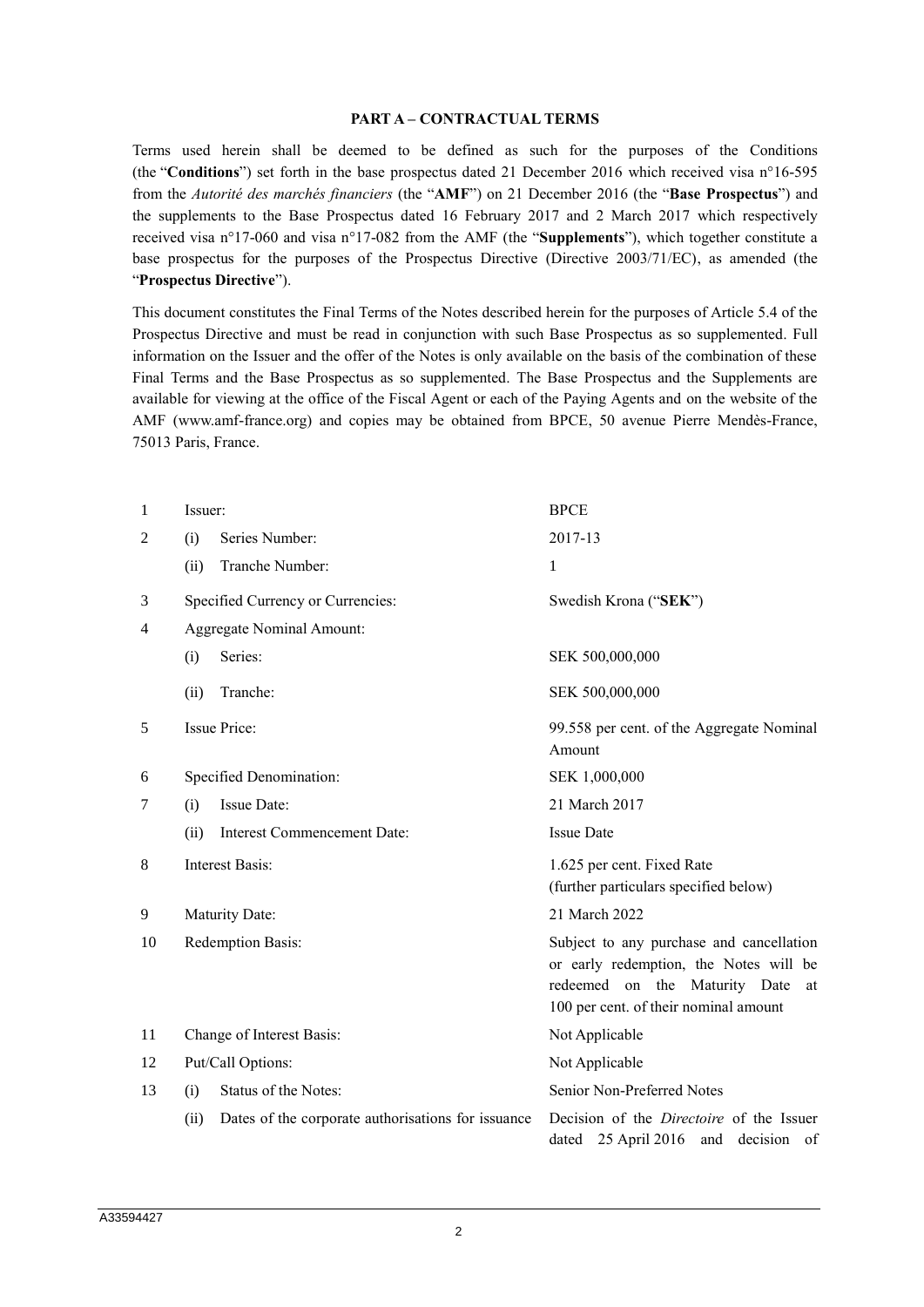of Notes obtained: Mr. Jean-Philippe Berthaut, Head of Group Funding, dated 13 March 2017

# **PROVISIONS RELATING TO INTEREST (IF ANY) PAYABLE**

| 14 | <b>Fixed Rate Note Provisions:</b>                                                                                                                                                                                                                     | Applicable                                                                                     |  |  |
|----|--------------------------------------------------------------------------------------------------------------------------------------------------------------------------------------------------------------------------------------------------------|------------------------------------------------------------------------------------------------|--|--|
|    | Rate of Interest:<br>(i)                                                                                                                                                                                                                               | 1.625 per cent. per annum payable<br>annually in arrear on each Interest<br>Payment Date       |  |  |
|    | Resettable:<br>(ii)                                                                                                                                                                                                                                    | Not Applicable                                                                                 |  |  |
|    | (iii) Interest Payment Dates:                                                                                                                                                                                                                          | 21 March in each year commencing on 21<br>March 2018                                           |  |  |
|    | (iv) Fixed Coupon Amount:                                                                                                                                                                                                                              | SEK 16,250 per Note of SEK 1,000,000<br>Specified Denomination                                 |  |  |
|    | <b>Broken Amount:</b><br>(v)                                                                                                                                                                                                                           | Not Applicable                                                                                 |  |  |
|    | (vi) Day Count Fraction:                                                                                                                                                                                                                               | 30/360                                                                                         |  |  |
|    | (vii) Determination Dates:                                                                                                                                                                                                                             | Not Applicable                                                                                 |  |  |
|    | (viii) Payments on Non-Business Days:                                                                                                                                                                                                                  | As per the Conditions                                                                          |  |  |
| 15 | Floating Rate Note Provisions:                                                                                                                                                                                                                         | Not Applicable                                                                                 |  |  |
| 16 | Zero Coupon Note Provisions:                                                                                                                                                                                                                           | Not Applicable                                                                                 |  |  |
| 17 | Inflation Linked Interest Note Provisions:                                                                                                                                                                                                             | Not Applicable                                                                                 |  |  |
|    | PROVISIONS RELATING TO REDEMPTION                                                                                                                                                                                                                      |                                                                                                |  |  |
| 18 | Call Option:                                                                                                                                                                                                                                           | Not Applicable                                                                                 |  |  |
| 19 | Put Option:                                                                                                                                                                                                                                            | Not Applicable                                                                                 |  |  |
| 20 | MREL/TLAC Disqualification Event Call Option:                                                                                                                                                                                                          | Applicable                                                                                     |  |  |
| 21 | Final Redemption Amount of each Note:                                                                                                                                                                                                                  | 1,000,000<br><b>SEK</b><br>Note<br><b>SEK</b><br>per<br>of<br>1,000,000 Specified Denomination |  |  |
| 22 | Inflation Linked Notes - Provisions relating to the<br>Final Redemption Amount:                                                                                                                                                                        | Not Applicable                                                                                 |  |  |
| 23 | Early Redemption Amount:                                                                                                                                                                                                                               |                                                                                                |  |  |
|    | Early Redemption Amount(s) of each Senior<br>(i)<br>Preferred Note payable on redemption upon the<br>of a Withholding Tax Event<br>occurrence<br>(Condition 6(i)(i)), a Gross-Up Event (Condition<br>$6(i)(ii)$ or for illegality (Condition $6(l)$ ): | Not Applicable                                                                                 |  |  |
|    | Early Redemption Amount(s) of each Senior<br>(ii)<br>Non-Preferred Note payable on redemption upon<br>of<br>MREL/TLAC<br>the<br>occurrence<br>an<br>Disqualification Event (Condition $6(g)$ ) or a<br>Withholding Tax Event (Condition $6(i)(i)$ ):   | <b>SEK</b><br>SEK<br>1,000,000<br>Note<br>of<br>per                                            |  |  |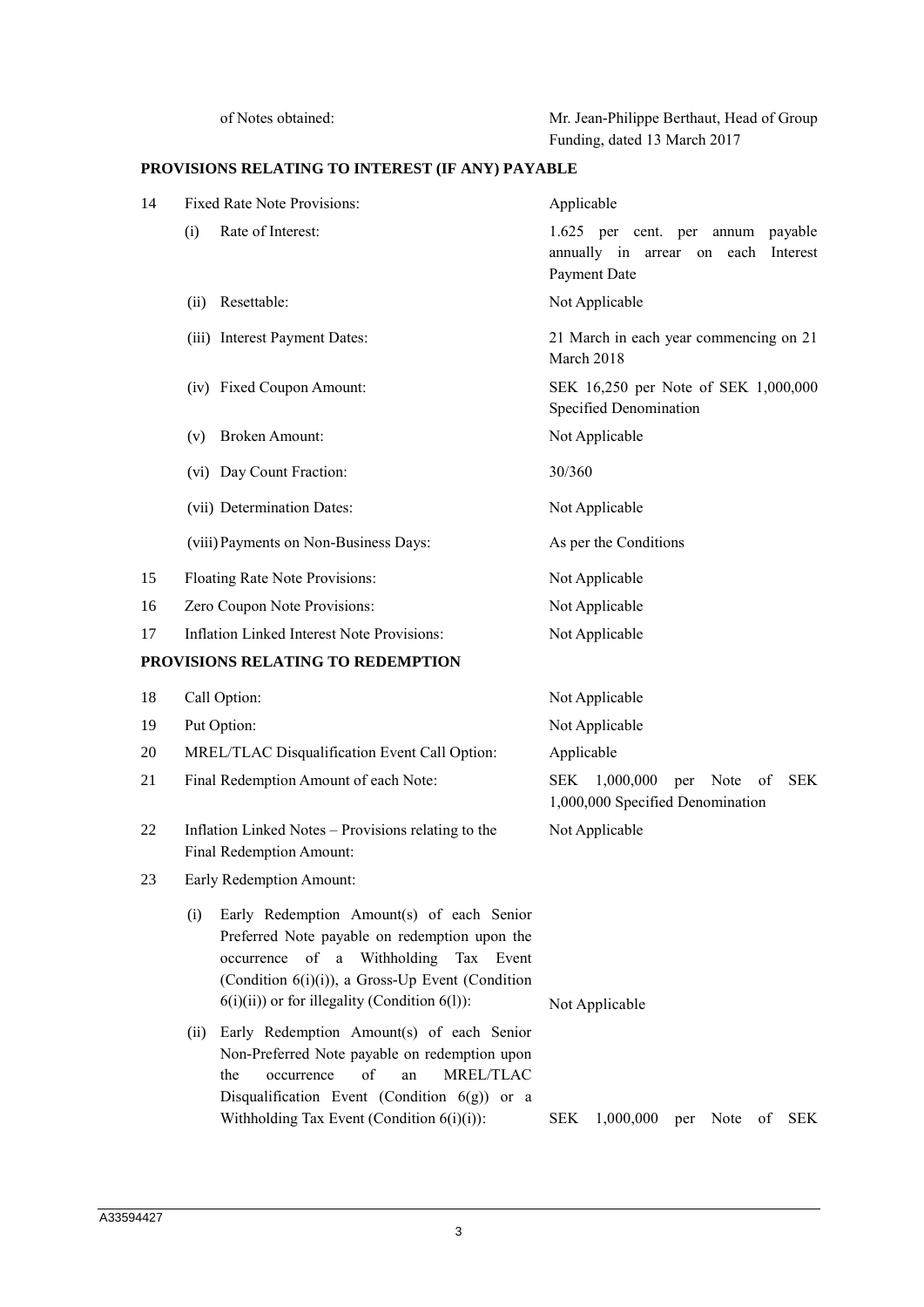1,000,000 Specified Denomination

|    |       | (iii) Early Redemption Amount(s)<br>of<br>each<br>Subordinated Note payable on redemption upon<br>the occurrence of a Capital Event (Condition<br>$(6(h))$ , a Withholding Tax Event (Condition $(6i)(i)$ )                                                                                                                        |                          |
|----|-------|------------------------------------------------------------------------------------------------------------------------------------------------------------------------------------------------------------------------------------------------------------------------------------------------------------------------------------|--------------------------|
|    |       | or a Tax Deductibility Event (Condition 6(i)(iii)):                                                                                                                                                                                                                                                                                | Not Applicable           |
|    |       | (iv) Early Redemption Amount(s) of each Note<br>payable on redemption upon the occurrence of an                                                                                                                                                                                                                                    |                          |
|    |       | Event of Default (Condition 9):                                                                                                                                                                                                                                                                                                    | Not Applicable           |
|    | (v)   | Redemption for taxation reasons permitted on<br>days others than Interest Payment Dates<br>(Condition $6(i)$ ):                                                                                                                                                                                                                    | Yes                      |
|    |       | (vi) Unmatured Coupons to become void upon early<br>redemption (Materialised Bearer Notes only)<br>(Condition $7(f)$ ):                                                                                                                                                                                                            | Not Applicable           |
|    |       | <b>GENERAL PROVISIONS APPLICABLE TO THE NOTES</b>                                                                                                                                                                                                                                                                                  |                          |
| 24 |       | Form of Notes:                                                                                                                                                                                                                                                                                                                     | Dematerialised Notes     |
|    | (i)   | Form of Dematerialised Notes:                                                                                                                                                                                                                                                                                                      | Bearer form (au porteur) |
|    | (ii)  | Registration Agent:                                                                                                                                                                                                                                                                                                                | Not Applicable           |
|    | (iii) | Temporary Global Certificate:                                                                                                                                                                                                                                                                                                      | Not Applicable           |
|    |       | $\mathbf{1}$ $\mathbf{1}$ $\mathbf{1}$ $\mathbf{1}$ $\mathbf{1}$ $\mathbf{1}$ $\mathbf{1}$ $\mathbf{1}$ $\mathbf{1}$ $\mathbf{1}$ $\mathbf{1}$ $\mathbf{1}$ $\mathbf{1}$ $\mathbf{1}$ $\mathbf{1}$ $\mathbf{1}$ $\mathbf{1}$ $\mathbf{1}$ $\mathbf{1}$ $\mathbf{1}$ $\mathbf{1}$ $\mathbf{1}$ $\mathbf{1}$ $\mathbf{1}$ $\mathbf{$ |                          |

(iv) Applicable TEFRA exemption: Not Applicable 25 Financial Centre(s): Stockholm and TARGET 26 Talons for future Coupons or Receipts to be attached to Definitive Notes (and dates on which such Talons mature): Not Applicable 27 Details relating to Instalment Notes: amount of each instalment, date on which each payment is to be made: Not Applicable

- 28 Redenomination provisions: Not Applicable
- 29 Purchase in accordance with Articles L.213-1 A and D.213-1 A of the French *Code monétaire et financier*: Applicable
- 30 Consolidation provisions: Not Applicable
- 31 Waiver of Set-Off Applicable
- 32 *Masse*: Contractual *Masse* shall apply

Name and address of the Representative: SELARL MCM Avocat represented by Maître Antoine Lachenaud 10, rue de Sèze 75009 Paris France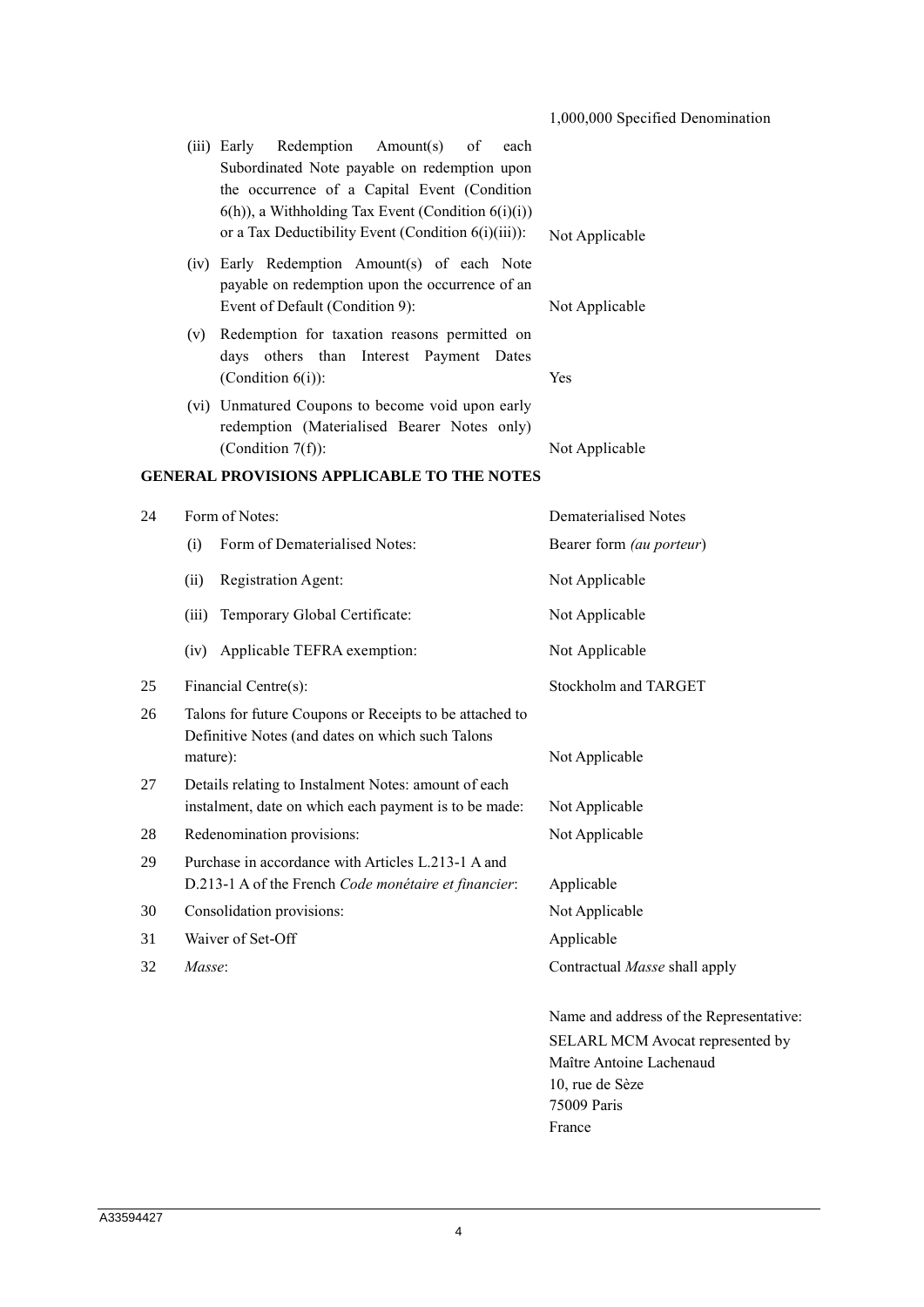Name and address of the alternate Representative: Maître Philippe Maisonneuve Avocat 10, rue de Sèze 75009 Paris France The Representative will receive a remuneration of Euro 2,000 (excluding VAT) per year.

## **RESPONSIBILITY**

The Issuer accepts responsibility for the information contained in these Final Terms.

Signed on behalf of BPCE

Duly represented by: Jean-Philippe Berthaut, Head of Group Funding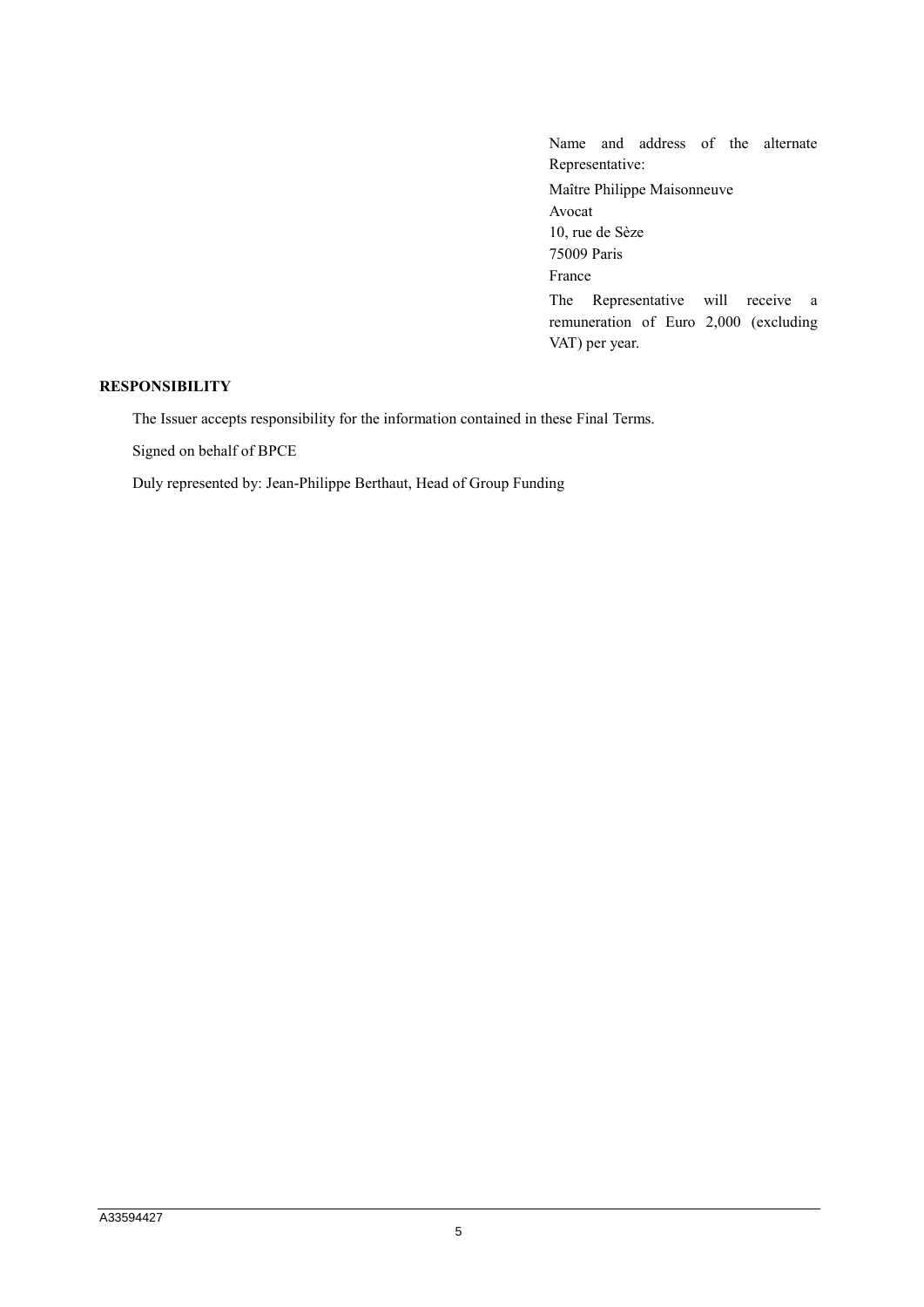### **PART B – OTHER INFORMATION**

### **1 LISTING AND ADMISSION TO TRADING**

|          |  | (i) Listing and Admission to Application has been made by the Issuer (or on its behalf) for |
|----------|--|---------------------------------------------------------------------------------------------|
| trading: |  | the Notes to be listed and admitted to trading on Euronext                                  |
|          |  | Paris with effect from the Issue Date.                                                      |

(ii) Estimate of total expenses related to admission to trading: Euro 6,622 (including AMF fees**)**

### **2 RATINGS**

Ratings: The Notes to be issued are expected to be rated: Fitch: A Moody's Investor Services: Baa3 S&P: BBB+

> Each of Fitch, Moody's Investor Services and S&P is established in the European Union and registered under Regulation (EC) No 1060/2009 as amended.

### **3 INTERESTS OF NATURAL AND LEGAL PERSONS INVOLVED IN THE ISSUE**

Save as discussed in "Subscription and Sale", so far as the Issuer is aware, no person involved in the offer of the Notes has an interest material to the offer.

### **4 YIELD**

| Indication of yield: | 1.718 per cent. per annum                                     |
|----------------------|---------------------------------------------------------------|
|                      | The yield is calculated at the Issue Date on the basis of the |
|                      | Issue Price. It is not an indication of future yield.         |

#### **5 OPERATIONAL INFORMATION**

| ISIN:                                                                                                        | FR0013245297   |  |  |
|--------------------------------------------------------------------------------------------------------------|----------------|--|--|
| Common Code:                                                                                                 | 158302365      |  |  |
| Depositaries:                                                                                                |                |  |  |
| Euroclear France to act as<br>(i)<br>Central Depositary:                                                     | Yes            |  |  |
| (ii)<br>Depositary for<br>Common<br>Euroclear and Clearstream:                                               |                |  |  |
|                                                                                                              | No             |  |  |
| Any clearing system(s) other than<br>Euroclear and Clearstream and the<br>relevant identification number(s): |                |  |  |
|                                                                                                              | Not Applicable |  |  |